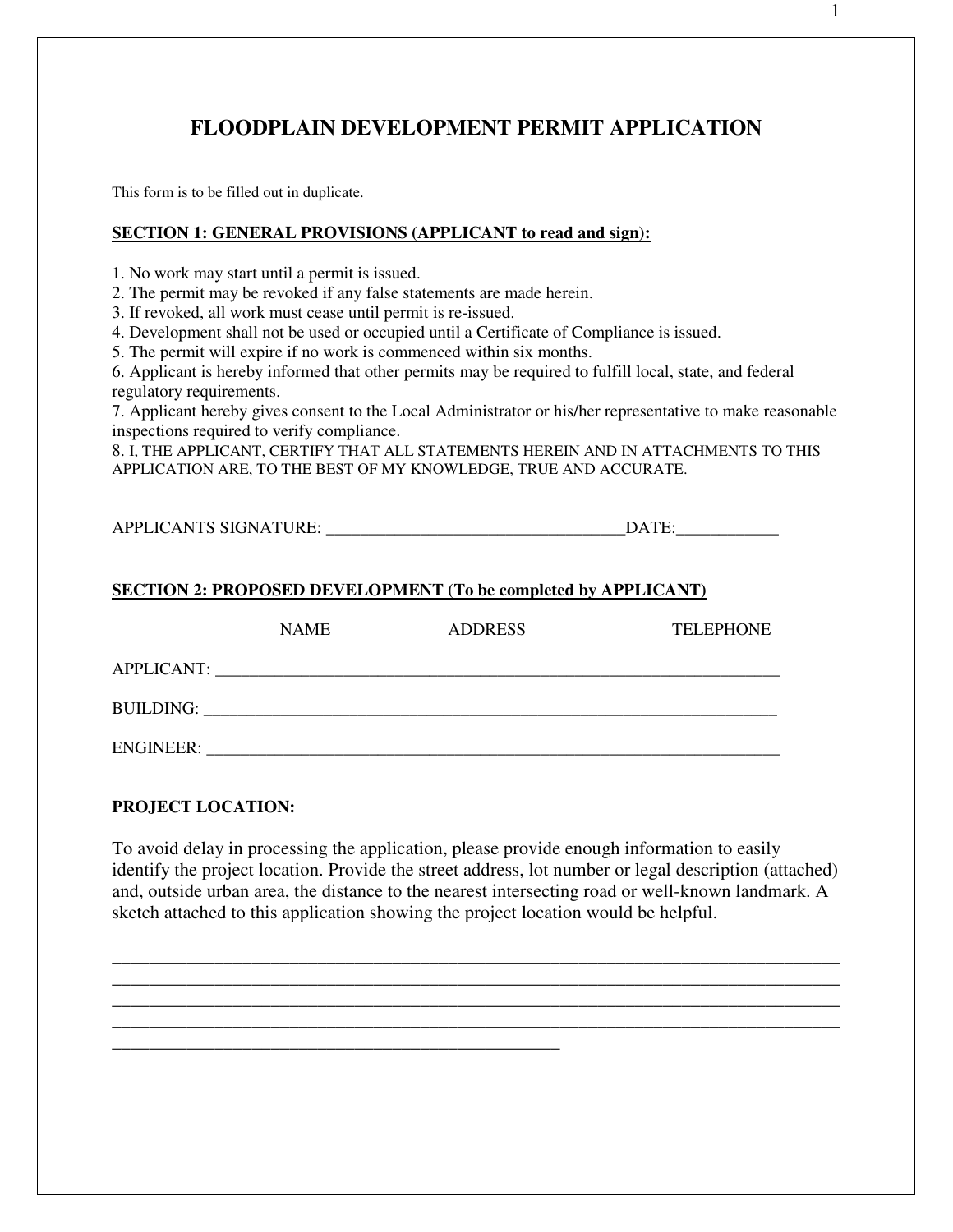# **DESCRIPTION OF WORK (Check all applicable boxes):**

## A. STRUCTURAL DEVELOPMENT

| <b>ACTIVITY</b>      | STRUCTURE TYPE                                 |
|----------------------|------------------------------------------------|
| $\Box$ New Structure | $\Box$ Residential (1-4 Family)                |
| $\Box$ Addition      | $\Box$ Residential (More than 4 Family)        |
| $\Box$ Alteration    | $\Box$ Non-residential (Floodproofing? Yes)    |
| $\Box$ Relocation    | $\Box$ Combined Use (Residential & Commercial) |
| $\Box$ Demolition    | $\Box$ Manufactured Home (In Park? $\Box$ Yes) |
| $\Box$ Replacement   |                                                |
|                      | <b>ESTIMATED COST OF PROJECT \$</b>            |

#### B. OTHER DEVELOPMENT ACTIVITIES:

□ Fill □ Mining □ Drilling □ Grading

□ Excavation (Except for Structural Development Checked Above)

□ Watercourse Alteration (Including Dredging and Channel Modification)

 $\square$  Drainage Improvements (Including Culvert Work)

□ Road, Street, or Bridge Construction

 $\square$  Subdivision (New or Expansion)

□ Individual Water or Sewer Systems

 $\Box$  Other (Please Specify)  $\Box$ 

After completing SECTION 2, APPLICANT should submit form to Local Administrator for review.

# **SECTION 3: FLOODPLAIN DETERMINATION (To be completed by LOCAL ADMINISTRATOR)**

The purposed development is located on FIRM Panel No. \_\_\_\_\_\_\_\_\_\_\_Dated: \_\_\_\_\_\_\_\_\_\_\_\_\_\_\_

The proposed Development:

 $\Box$  Is **NOT** located in a special Flood Hazard Area (Notify the applicant that the application review is complete and NO FLOODPLAIN DEVELOPMENT PERMIT IS REQUIRED)

□ Is located in a Special Flood Hazard Area FIRM zone designation is: 100-Year flood elevation at the site is: \_\_\_\_\_\_\_\_\_\_\_\_\_\_FT. NGVD (MSL) □Unavailable  $\Box$  The proposed development is located in a floodway. FBFM Panel No. \_\_\_\_\_\_\_\_\_\_\_\_\_\_\_\_\_\_\_\_\_\_\_\_\_\_ Dated: \_\_\_\_\_\_\_\_\_\_\_\_\_\_\_\_\_\_\_\_\_\_\_\_\_\_\_\_\_\_\_

 $\square$  See Section 4 for additional instructions.

| SIGNED: |
|---------|
|---------|

SIGNED: \_\_\_\_\_\_\_\_\_\_\_\_\_\_\_\_\_\_\_\_\_\_\_\_\_\_\_\_\_\_\_\_\_\_\_\_\_\_\_\_\_\_\_\_\_\_\_\_\_DATE: \_\_\_\_\_\_\_\_\_\_\_\_\_\_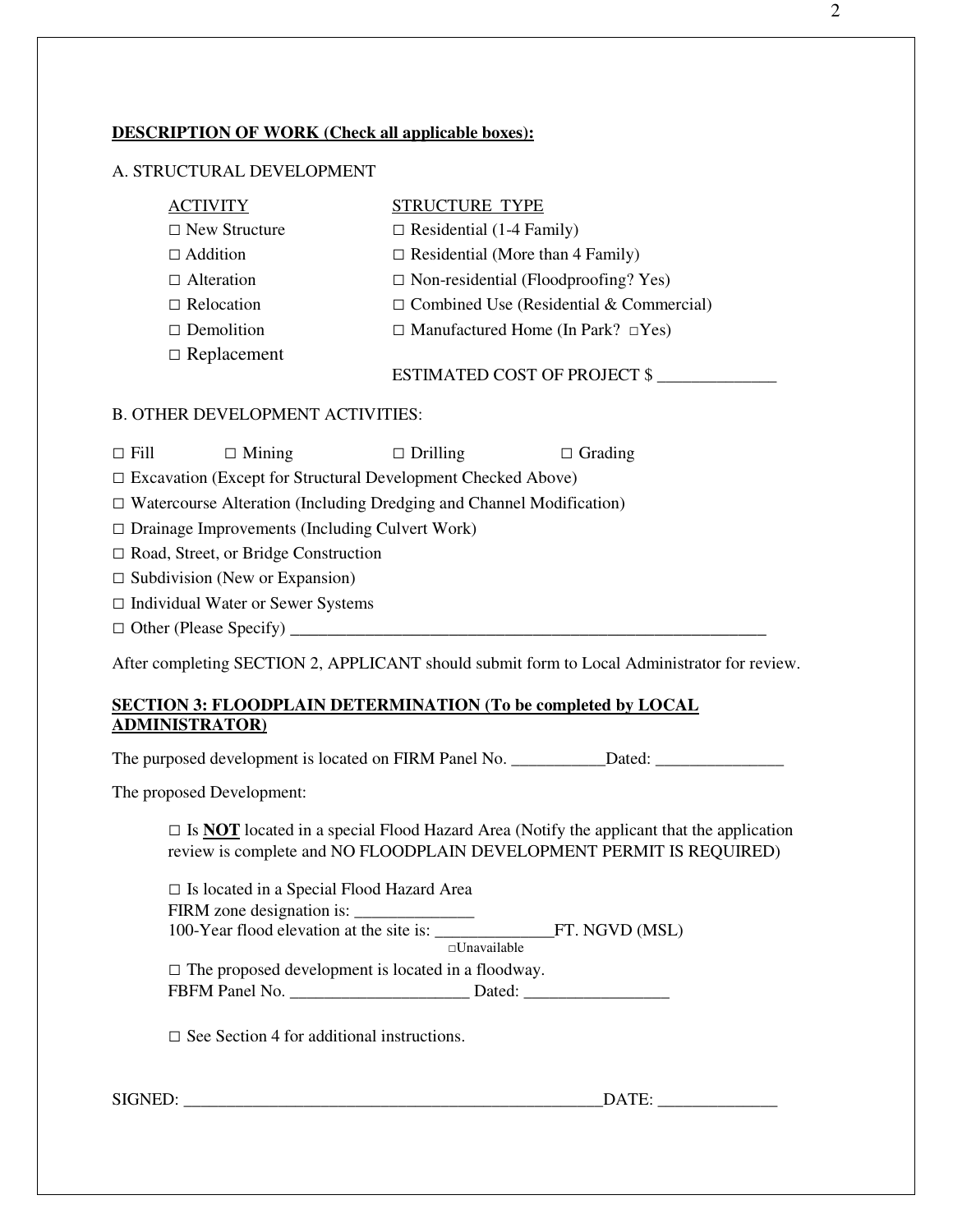# **SECTION 4: ADDITIONAL INFORMATION REQUIRED (To be completed by LOCAL ADMINISTRATOR)**

The applicant must submit the documents checked below before the application can be processed:

 $\Box$  A site plan showing the location of all existing structures, water bodies, adjacent roads, lot dimensions and proposed development.

 $\Box$  Development plans, drawn to scale, and specifications, including where applicable details for anchoring structures, proposed elevations of lowest floor (including basement), types of water resistant materials used below the first floor, details of floodproofing of utilities located below the first floor and details of enclosures below the first floor.

Also.

 $\Box$  Subdivision or other development plans (If the subdivision or other development exceeds 50 lots or 5 acres, whichever is the lesser, the applicant must provide 100-year flood elevations if they are not otherwise available)

\_\_\_\_\_\_\_\_\_\_\_\_\_\_\_\_\_\_\_\_\_\_\_\_\_\_\_\_\_\_\_\_\_\_\_\_\_\_\_\_\_\_\_\_\_\_\_\_\_\_\_\_\_\_\_\_\_\_\_\_\_\_\_\_\_\_\_\_\_\_\_\_\_\_\_\_\_\_

 $\square$  Plans showing the extent of watercourse relocation and/or landform alterations.

 $\square$  Top of new fill elevation Ft. NGVD (MSL).

 $\square$  Floodproofing protection level (non-residential only) Ft. NGVD (MSL). For floodprooofed structures, applicant must attach certification from registered engineer or architect.

 $\Box$  Certification from a registered engineer that the proposed activity in a regulatory floodway will not result in any increase in the height of the 100-year flood. A copy of all data and calculations supporting this finding must also be submitted.

\_\_\_\_\_\_\_\_\_\_\_\_\_\_\_\_\_\_\_\_\_\_\_\_\_\_\_\_\_\_\_\_\_\_\_\_\_\_\_\_\_\_\_\_\_\_\_\_\_\_\_\_\_\_\_\_\_\_\_\_\_\_\_\_\_\_\_\_\_\_\_\_\_\_\_\_\_\_\_\_\_\_\_\_\_ \_\_\_\_\_\_\_\_\_\_\_\_\_\_\_\_\_\_\_\_\_\_\_\_\_\_\_\_\_\_\_\_\_\_\_\_\_\_\_\_\_\_\_\_\_\_\_\_\_\_\_\_\_\_\_\_\_\_\_\_\_\_\_\_\_\_\_\_\_\_\_\_\_\_\_\_\_\_\_\_\_\_\_\_\_ \_\_\_\_\_\_\_\_\_\_\_\_\_\_\_\_\_\_\_\_\_\_\_\_\_\_\_\_\_\_\_\_\_\_\_\_\_\_\_\_\_\_\_\_\_\_\_\_\_\_\_\_\_\_\_\_\_\_\_\_\_\_\_\_\_\_\_\_\_\_\_\_\_\_\_\_\_\_\_\_\_\_\_\_\_ \_\_\_\_\_\_\_\_\_\_\_\_\_\_\_\_\_\_\_\_\_\_\_\_\_\_\_\_\_\_\_\_\_\_\_\_\_\_\_\_\_\_\_\_\_\_\_\_\_\_\_\_\_\_\_\_\_\_\_\_\_\_\_\_\_\_\_\_\_\_\_\_\_\_\_\_\_\_\_\_\_\_\_\_\_

□ Other:

#### **SECTION 5: PERMIT DETERMINATION (To be completed by LOCAL ADMINISTRATOR)**

I have determined that the proposed activity:  $\mathbf{A}$ .  $\Box$  **Is**  $B. \Box$  **Is not** 

\_\_\_\_\_\_\_\_\_\_\_\_\_\_\_\_\_\_\_\_\_\_\_\_\_\_\_\_\_\_\_\_\_\_\_\_\_\_\_\_\_\_\_\_\_\_\_\_\_\_

In conformance with provisions of Local Law # \_\_\_\_\_\_\_\_\_\_\_\_\_\_\_\_\_ 20\_\_\_\_\_\_. The permit is issued subject to the conditions attached to and made part of this permit.

SIGNED: \_\_\_\_\_\_\_\_\_\_\_\_\_\_\_\_\_\_\_\_\_\_\_\_\_\_\_\_\_\_\_\_\_\_\_\_\_\_\_\_\_\_\_\_\_\_\_\_\_\_ DATE: \_\_\_\_\_\_\_\_\_\_\_\_